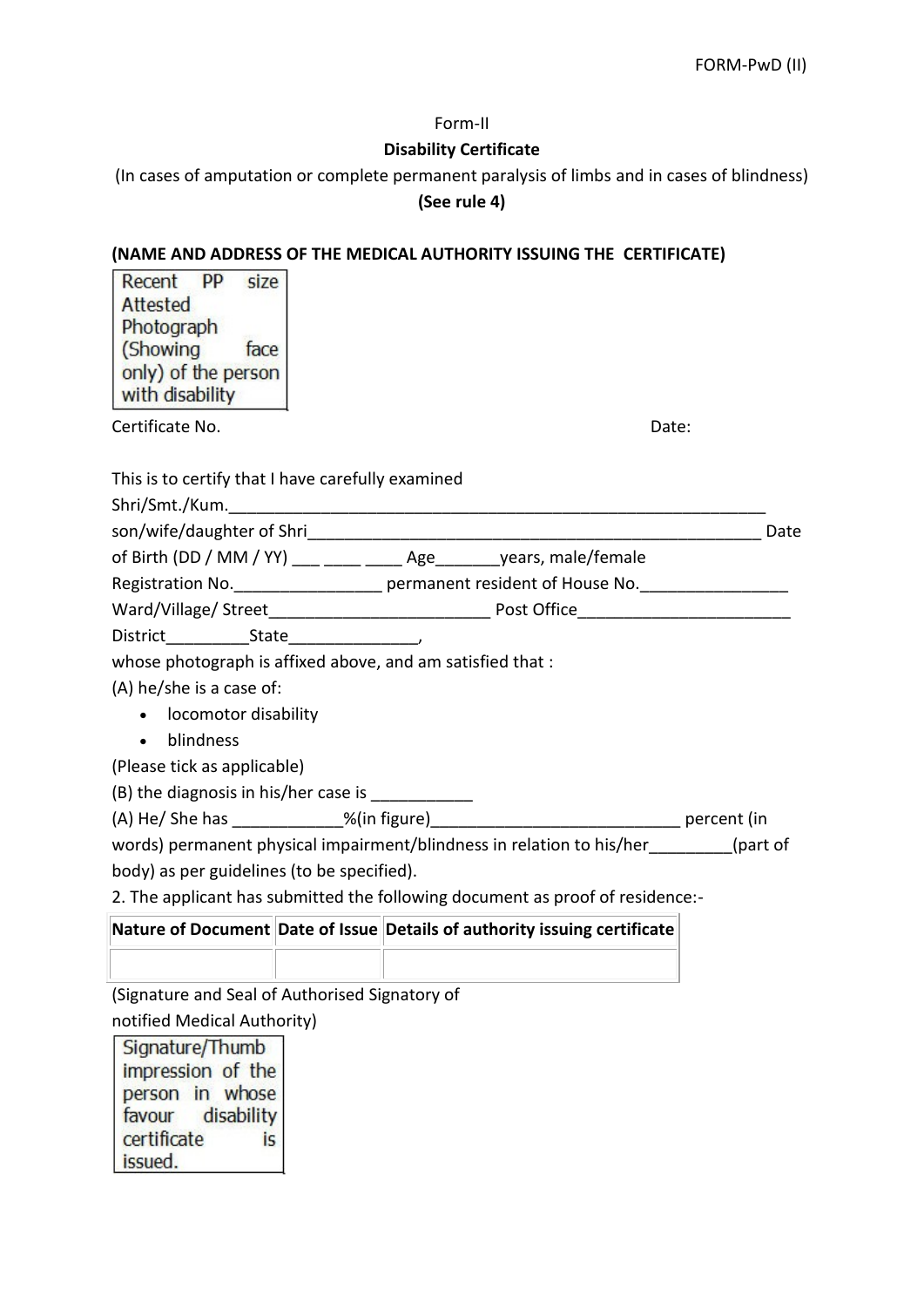#### **Form-III**

### **Disability Certificate**

#### **(In case of multiple disabilities)**

### **(NAME AND ADDRESS OF THE MEDICAL AUTHORITY ISSUING THE CERTIFICATE)**

**(See rule 4)**

| <b>PP</b><br>Recent<br>size<br>Attested<br>Photograph<br>(Showing)<br>face<br>only) of the person |          |       |       |
|---------------------------------------------------------------------------------------------------|----------|-------|-------|
| with disability                                                                                   |          |       |       |
| Certificate No.                                                                                   |          |       | Date: |
| This is to certify that we have carefully examined                                                |          |       |       |
| Shri/Smt./Kum.                                                                                    |          |       |       |
| /son/wife/ daughter of Shri                                                                       |          |       |       |
| Date of Birth (DD / MM / YY) Age years, male/female                                               |          |       |       |
| Registration No. The same of the set of the permanent resident of House No.                       |          |       |       |
| Ward/Village/Street                                                                               |          |       |       |
| Post Office                                                                                       | District | State |       |
| whose photograph is affixed above, and are satisfied that:                                        |          |       |       |

ose photograph is affixed above, and are satisfied that

(A) He/she is a Case of **Multiple Disability**. His/her extent of permanent physical impairment/disability has been evaluated as per guidelines (to be specified) for the disabilities ticked below, and shown against the relevant disability in the table below:

| S.<br>No. | <b>Disability</b>       | <b>Affected Part of</b><br><b>Body</b> | <b>Diagnosis</b> | Permanent physical impairment/mental<br>disability (in %) |
|-----------|-------------------------|----------------------------------------|------------------|-----------------------------------------------------------|
| $\vert$ 1 | Locomotor<br>disability | @                                      |                  |                                                           |
| 2         | Low vision              | #                                      |                  |                                                           |
| 3         | <b>Blindness</b>        | <b>Both Eyes</b>                       |                  |                                                           |
| 4         | Hearing<br>impairment   | £                                      |                  |                                                           |
| $\vert$ 5 | Mental<br>retardation   | X                                      |                  |                                                           |
| 6         | Mental-illness          | X                                      |                  |                                                           |

(B) In the light of the above, his /her over all permanent physical impairment as per guidelines(to be specified), is as follows:-

In figures:- \_\_\_\_\_\_\_\_\_\_\_\_\_\_\_\_\_\_percent

In words:-

2. This condition is progressive/ non-progressive/ likely to improve/ not likely to improve.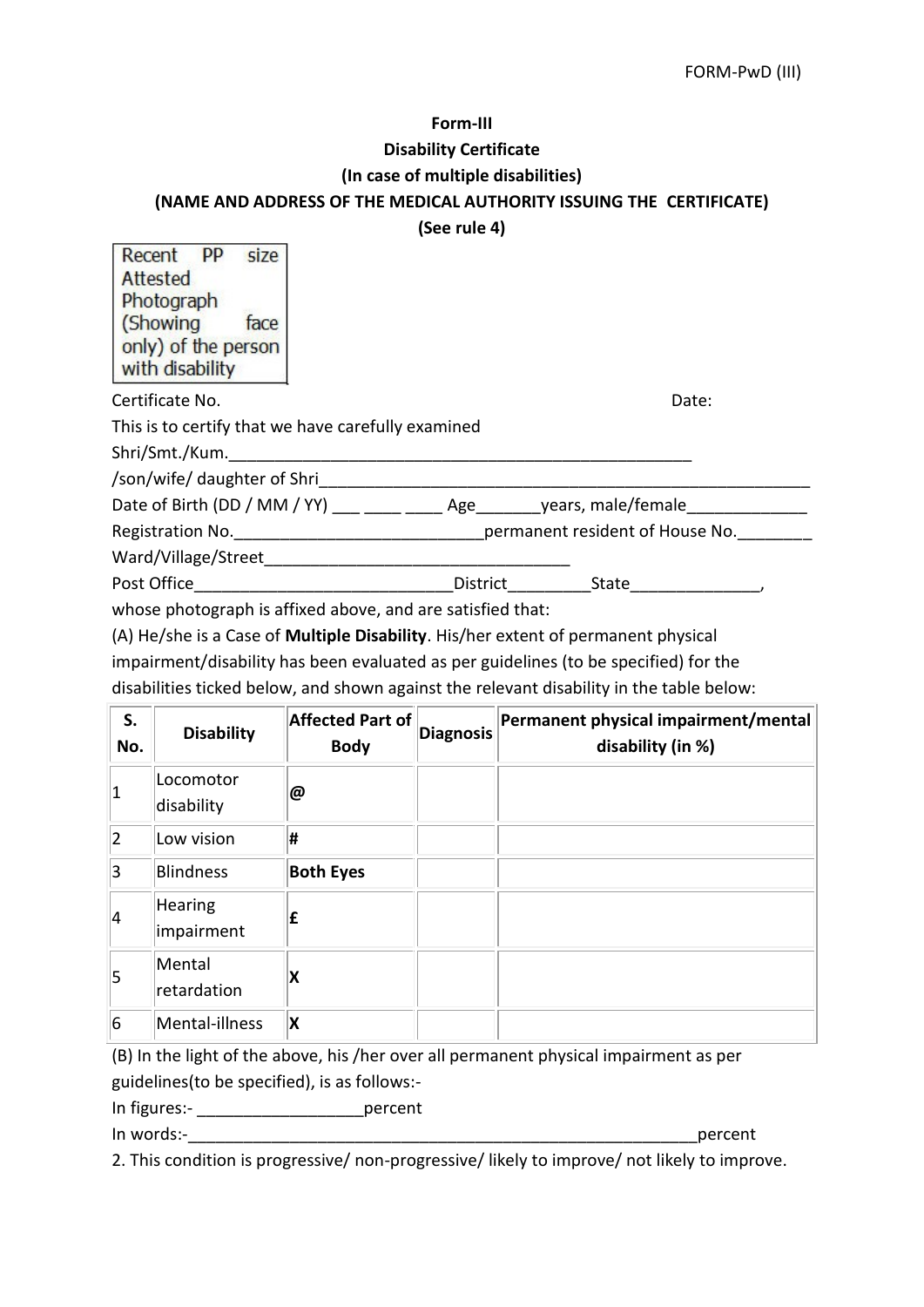3. Reassessment of disability is:

(i) not necessary,

### **Or**

(ii) is recommended/ after \_\_\_\_\_\_\_\_\_years\_\_\_\_\_\_\_\_\_\_\_\_\_\_\_\_months, and therefore this certificate shall be valid till (DD / MM / YY)  $\frac{1}{\sqrt{1-\frac{1}{2}}\cdot\frac{1}{\sqrt{1-\frac{1}{2}}\cdot\frac{1}{\sqrt{1-\frac{1}{2}}\cdot\frac{1}{\sqrt{1-\frac{1}{2}}\cdot\frac{1}{\sqrt{1-\frac{1}{2}}\cdot\frac{1}{\sqrt{1-\frac{1}{2}}\cdot\frac{1}{\sqrt{1-\frac{1}{2}}\cdot\frac{1}{\sqrt{1-\frac{1}{2}}\cdot\frac{1}{\sqrt{1-\frac{1}{2}}\cdot\frac{1}{\sqrt{1-\frac$ 

# **@ - e.g. Left/Right/both arms/legs**

### **# - e.g. Single eye/both eyes**

## **£ - e.g. Left/Right/both ears**

4. The applicant has submitted the following document as proof of residence:-

| <b>Nature of Document</b> | Date of Issue | Details of authority issuing<br>certificate |
|---------------------------|---------------|---------------------------------------------|
|                           |               |                                             |

# 5. Signature and seal of the Medical Authority.

| Name and seal of Member Name and seal of Member                                                             | Name and seal of the<br>Chairperson |
|-------------------------------------------------------------------------------------------------------------|-------------------------------------|
| Signature/Thumb<br>impression of the<br>person in whose<br>favour disability<br>certificate<br>is<br>issued |                                     |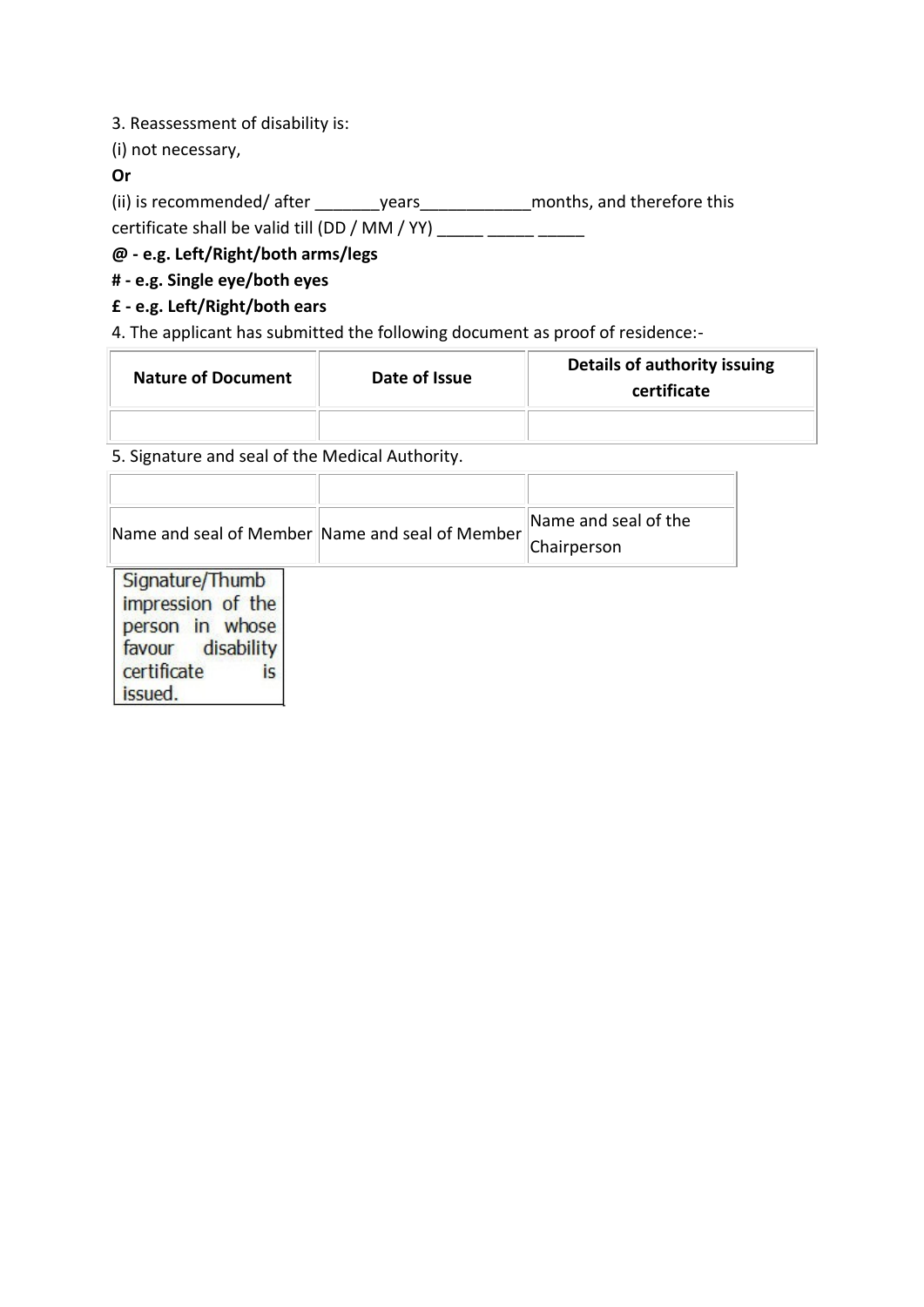#### FORM-PwD (IV)

#### **Form-IV**

#### **Disability Certificate**

#### **(In cases other than those mentioned in Forms II and III)**

### **(NAME AND ADDRESS OF THE MEDICAL AUTHORITY ISSUING THE CERTIFICATE)**

#### **(See rule 4)**

Recent **PP** size Attested Photograph (Showing) face only) of the person with disability

Certificate No. Date:

This is to certify that I have carefully examined

Shri/Smt./Kum.

son/ wife/daughter of Shri

Date of Birth (DD / MM / YY) \_\_\_ \_\_\_\_ \_\_\_\_ Age\_\_\_\_\_\_\_years, male/female\_\_\_\_\_\_\_\_\_

Registration No. \_\_\_\_\_\_\_\_\_\_\_\_\_\_\_\_\_\_\_\_\_\_\_ permanent resident of House No. \_\_\_\_\_\_\_\_\_\_\_\_\_ Ward/Village/ Street\_\_\_\_\_\_\_\_\_\_\_\_\_\_\_\_\_\_\_\_\_\_\_\_Post Office\_\_\_\_\_\_\_\_\_\_\_\_\_\_\_\_\_\_\_\_\_\_\_\_

District State State All the State bistrict bistrict State above,

and am satisfied that he/she is a case of disability.

His/her extent of percentage physical impairment/disability has been evaluated as per guidelines (to be specified) and is shown against the relevant disability in the table below:-

| S.<br>No.      | <b>Disability</b>       | Affected Part of<br><b>Body</b> | <b>Diagnosis</b> | Permanent physical impairment/mental<br>disability (in %) |
|----------------|-------------------------|---------------------------------|------------------|-----------------------------------------------------------|
| $\vert$ 1      | Locomotor<br>disability | @                               |                  |                                                           |
| $\overline{2}$ | Low vision              | Ħ                               |                  |                                                           |
| 3              | <b>Blindness</b>        | <b>Both Eyes</b>                |                  |                                                           |
| 4              | Hearing<br>impairment   | Ι£                              |                  |                                                           |
| $\vert$ 5      | Mental<br>retardation   | X                               |                  |                                                           |
| 6              | Mental-illness          | X                               |                  |                                                           |

(Please strike out the disabilities which are not applicable.)

2. The above condition is progressive/ non-progressive/ likely to improve/ not likely to improve.

3. Reassessment of disability is :

(i) not necessary,

**Or**